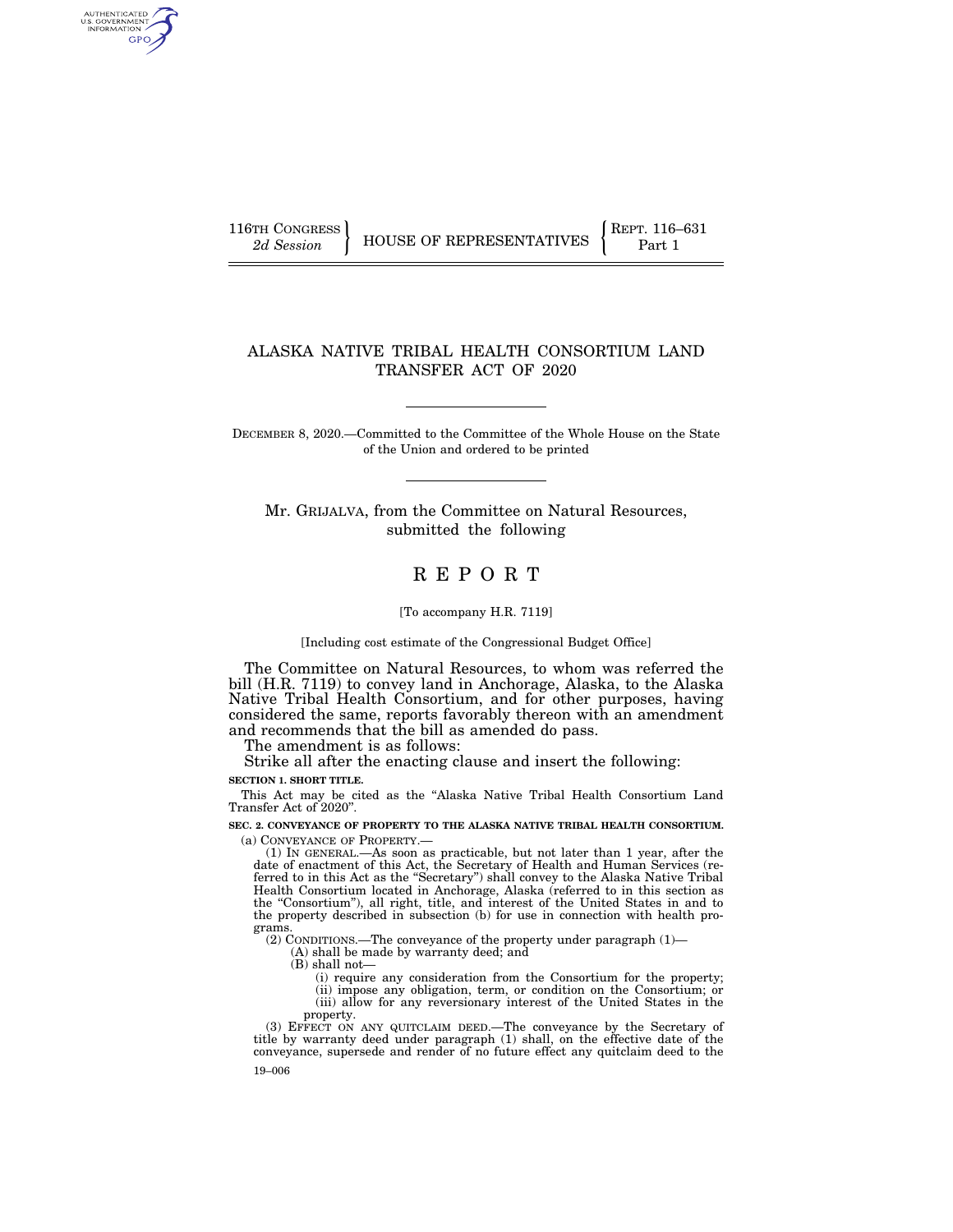property described in subsection (b) executed by the Secretary and the Consortium.

(b) PROPERTY DESCRIBED.—The property referred to in subsection (a), including all land, improvements, and appurtenances, is—

(1) Lot 1A in Block 31A, East Addition, Anchorage Townsite, United States Survey No. 408, Plat No. 96–117, recorded on November 22, 1996, in the Anchorage Recording District; and

(2) Block 32C, East Addition, Anchorage Townsite, United States Survey No. 408, Plat No. 96–118, recorded on November 22, 1996, in the Anchorage Recording District.

(c) ENVIRONMENTAL LIABILITY.—

(1) LIABILITY.—

(A) IN GENERAL.—Notwithstanding any other provision of law, the Consortium shall not be liable for any soil, surface water, groundwater, or other contamination resulting from the disposal, release, or presence of any environmental contamination on any portion of the property described in subsection (b) that occurred on or before the date on which the Consortium controlled, occupied, and used the property.

(B) ENVIRONMENTAL CONTAMINATION.—An environmental contamination described in subparagraph (A) includes any oil or petroleum products, hazardous substances, hazardous materials, hazardous waste, pollutants, toxic substances, solid waste, or any other environmental contamination or hazard as defined in any Federal or State of Alaska law.

(2) EASEMENT.—The Secretary shall be accorded any easement or access to the property conveyed under subsection  $(a)(1)$  as may be reasonably necessary to satisfy any retained obligation or liability of the Secretary.

(3) NOTICE OF HAZARDOUS SUBSTANCE ACTIVITY AND WARRANTY.—In carrying out this section, the Secretary shall comply with subparagraphs  $(A)$  and  $(\tilde{B})$  of section  $120(h)(3)$  of the Comprehensive Environmental Response, Compensation, and Liability Act of 1980 (42 U.S.C. 9620(h)(3)).

#### PURPOSE OF THE BILL

The purpose of H.R. 7119 is to convey land in Anchorage, Alaska, to the Alaska Native Tribal Health Consortium, and for other purposes.

# BACKGROUND AND NEED FOR LEGISLATION

The Alaska Native Tribal Health Consortium (ANTHC) is a nonprofit organization serving the health needs of Alaska Native and American Indian people living in Alaska. It is the largest tribal health organization in the United States, and it provides tribal healthcare services to thousands of patients in the south-central Alaska region under contracts with the Indian Health Service (IHS).

ANTHC provides comprehensive medical services at the Alaska Native Medical Center, wellness programs, disease research and prevention, rural provider training, rural water and sanitation systems construction, and health training and education.

H.R. 7119 will allow ANTHC to gain ownership over two parcels of land totaling 3.5 acres. The parcels are owned by the U.S. Department of Health and Human Services (HHS) and are currently being used by ANTHC for maintenance and storage. The legislation directs the Secretary of HHS to convey the Orca Point property in downtown Anchorage, by warranty deed, to ANTHC. ANTHC would like to improve the properties to better utilize them but needs to obtain the properties by warranty deed before making improvements, both to ensure ownership of any improvements and to obtain financing for any improvements. Transfer of the land will allow ANTHC to streamline its operations and build updates and refurbishments without reliance on the federal government.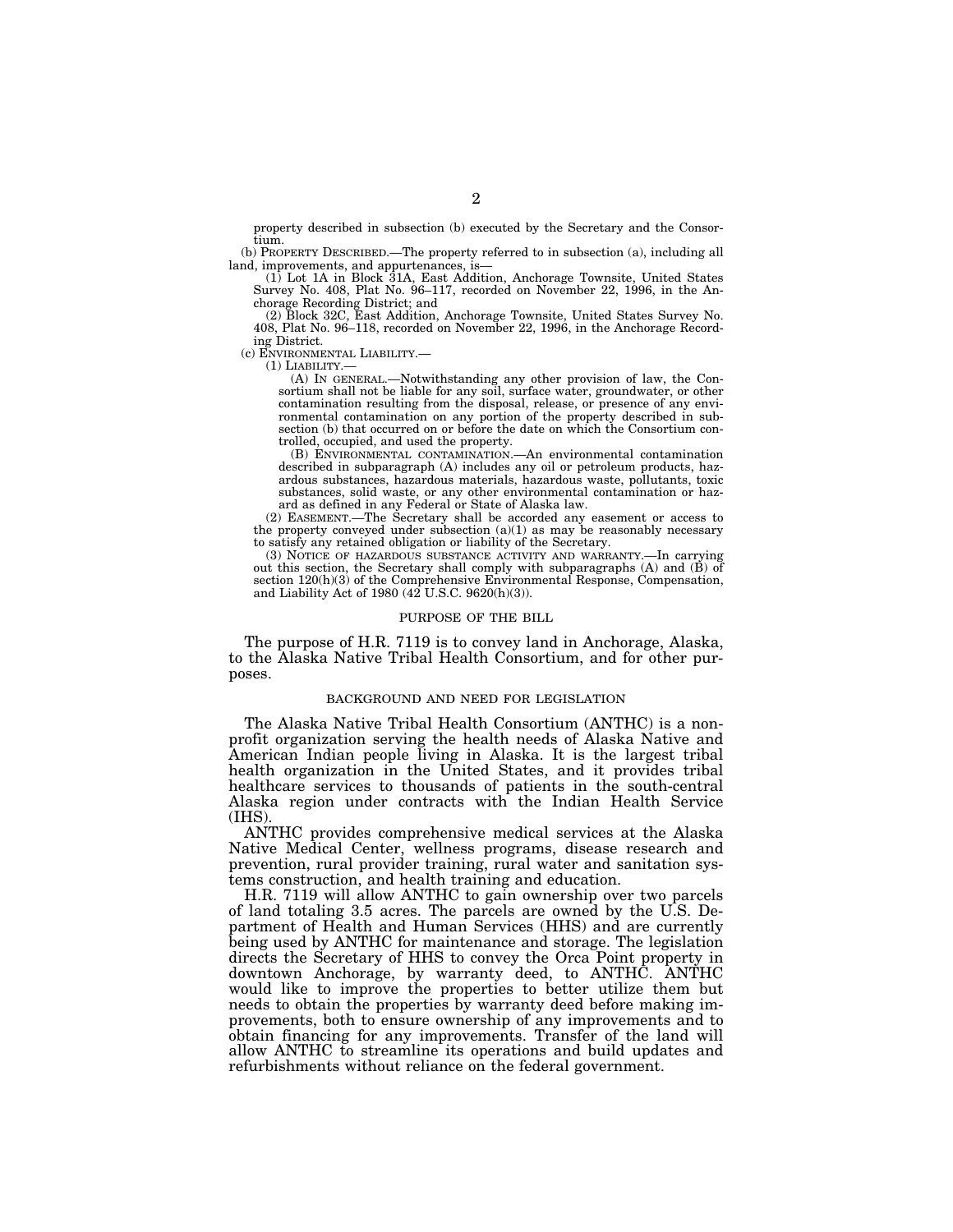Similar legislation has been passed by the House Natural Resources Committee<sup>1</sup> as well as by the full House of Representatives,2 so this bill is not unprecedented.

### COMMITTEE ACTION

H.R. 7119 was introduced on June 4, 2020, by Representative Don Young (R–AK). The bill was referred to the Committee on Natural Resources, and in addition to the Committee on Energy and Commerce. Within the Natural Resources Committee, the bill was referred to the Subcommittee for Indigenous Peoples of the United States. On July 22, 2020, the Subcommittee held a hearing on the bill. On July 29, 2020, the Natural Resources Committee met to consider the bill. The Subcommittee was discharged by unanimous consent. Representative Young offered an amendment designated Young #1. The amendment was agreed to by unanimous consent. The bill, as amended, was adopted and ordered favorably reported to the House of Representatives by unanimous consent.

### HEARINGS

For the purposes of section 103(i) of H. Res. 6 of the 116th Congress—the following hearing was used to develop or consider H.R. 7119: hearing by the Subcommittee for Indigenous Peoples of the United States held on July 22, 2020.

#### COMMITTEE OVERSIGHT FINDINGS AND RECOMMENDATIONS

Regarding clause  $2(b)(1)$  of rule X and clause  $3(c)(1)$  of rule XIII of the Rules of the House of Representatives, the Committee on Natural Resources' oversight findings and recommendations are reflected in the body of this report.

#### COMPLIANCE WITH HOUSE RULE XIII AND CONGRESSIONAL BUDGET ACT

1. *Cost of Legislation and the Congressional Budget Act.* With respect to the requirements of clause  $3(c)(2)$  and  $(3)$  of rule XIII of the Rules of the House of Representatives and sections 308(a) and 402 of the Congressional Budget Act of 1974, the Committee has received the following estimate for the bill from the Director of the Congressional Budget Office:

# U.S. CONGRESS, CONGRESSIONAL BUDGET OFFICE, *Washington, DC, September 3, 2020.*

Hon. RAÚL M. GRIJALVA,

*Chairman, Committee on Natural Resources, House of Representatives, Washington, DC.* 

DEAR MR. CHAIRMAN: The Congressional Budget Office has prepared the enclosed cost estimate for H.R. 7119, the Alaska Native Tribal Health Consortium Land Transfer Act of 2020.

 $^1$  H.R. 521, 114th Cong. (2015); H.R. REP. No. 114 $217$ , pt. 1 (2015), https://www.congress.gov/ 114-crpt/hrpt217/CRPT-114hrpt217.pdf (reporting the same out of Committee).<br><sup>2</sup> Alaska Native Tribal Health Consortium Lan

<sup>(2013),</sup> https://uscode.house.gov/statviewer.htm?volume=127&page=1205 (not codified) (statutory compilation as of Sept. 11, 2019, at https://www.govinfo.gov/content/pkg/COMPS-10703/pdf/ COMPS-10703.pdf).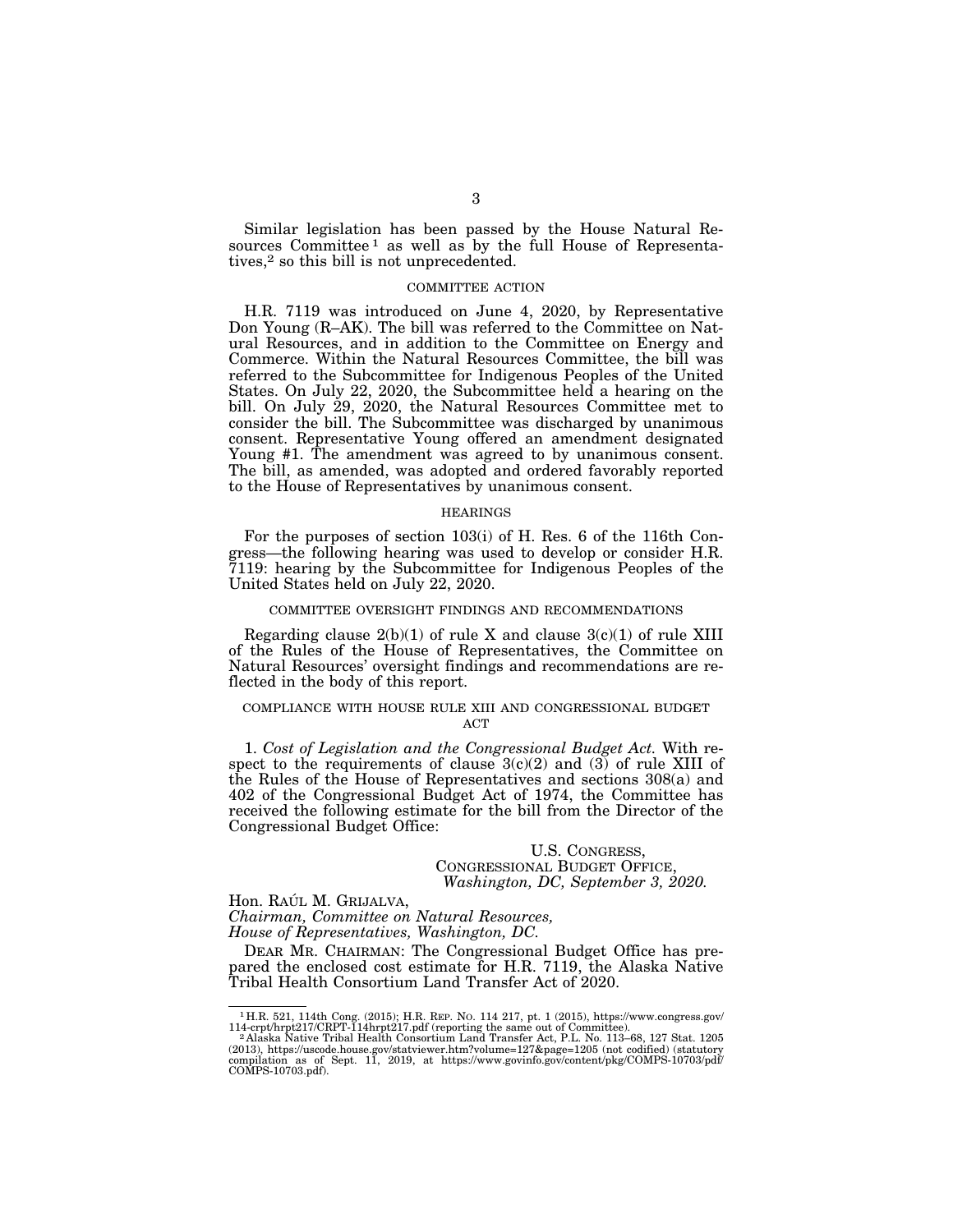If you wish further details on this estimate, we will be pleased to provide them. The CBO staff contact is Robert Stewart.

Sincerely,

PHILLIP L. SWAGEL, *Director.* 

Enclosure.

| H.R. 7119, Alaska Native Tribal Health Consortium Land Transfer Act of 2020<br>As ordered reported by the House Committee on Natural Resources on July 29, 2020 |           |                                     |                                  |           |
|-----------------------------------------------------------------------------------------------------------------------------------------------------------------|-----------|-------------------------------------|----------------------------------|-----------|
| By Fiscal Year, Millions of Dollars                                                                                                                             | 2020      |                                     | 2020-2025                        | 2020-2030 |
| Direct Spending (Outlays)                                                                                                                                       |           |                                     |                                  |           |
| Revenues                                                                                                                                                        |           |                                     |                                  |           |
| Increase or Decrease (-)<br>in the Deficit                                                                                                                      |           |                                     | Ω                                |           |
| <b>Spending Subject to</b><br>Appropriation (Outlays)                                                                                                           |           |                                     |                                  |           |
| Statutory pay-as-you-go<br>procedures apply?                                                                                                                    | No.       | <b>Mandate Effects</b>              |                                  |           |
| Increases on-budget deficits in any.<br>of the four consecutive 10-year                                                                                         | <b>No</b> | Contains intergovernmental mandate? |                                  | No        |
| periods beginning in 2031?                                                                                                                                      |           |                                     | Contains private-sector mandate? | No        |
| $*$ = between zero and \$500,000.                                                                                                                               |           |                                     |                                  |           |

H.R. 7119 would authorize the Secretary of Health and Human Services (HHS) to convey a parcel of land in Anchorage, Alaska, to the Alaska Native Tribal Health Consortium (ANTHC). The conveyance would be made by a warranty deed, which is a type of deed that guarantees a clear title to the new owner of the property.

The Indian Self-Determination and Education Act (ISDEAA) allows tribal entities to assume responsibility for providing health care services funded by the Indian Health Service (IHS). The ANTHC is a nonprofit health care and social services corporation that operates facilities under the ISDEAA in communities throughout Alaska. According to IHS, the ANTHC currently does not pay rent or any other remuneration to IHS for the use of the land to be transferred. Consequently, CBO estimates that enacting H.R. 7119 would not affect direct spending or revenues and would have a negligible effect on spending subject to appropriation for IHS staff to facilitate the land transfer.

The CBO staff contact for this estimate is Robert Stewart. The estimate was reviewed by Leo Lex, Deputy Director of Budget Analysis.

2. *General Performance Goals and Objectives.* As required by clause  $3(c)(4)$  of rule XIII, the general performance goals and objectives of this bill are to convey land in Anchorage, Alaska, to the Alaska Native Tribal Health Consortium.

#### EARMARK STATEMENT

This bill does not contain any Congressional earmarks, limited tax benefits, or limited tariff benefits as defined under clause  $9(e)$ ,  $9(f)$ , and  $9(g)$  of rule XXI of the Rules of the House of Representatives.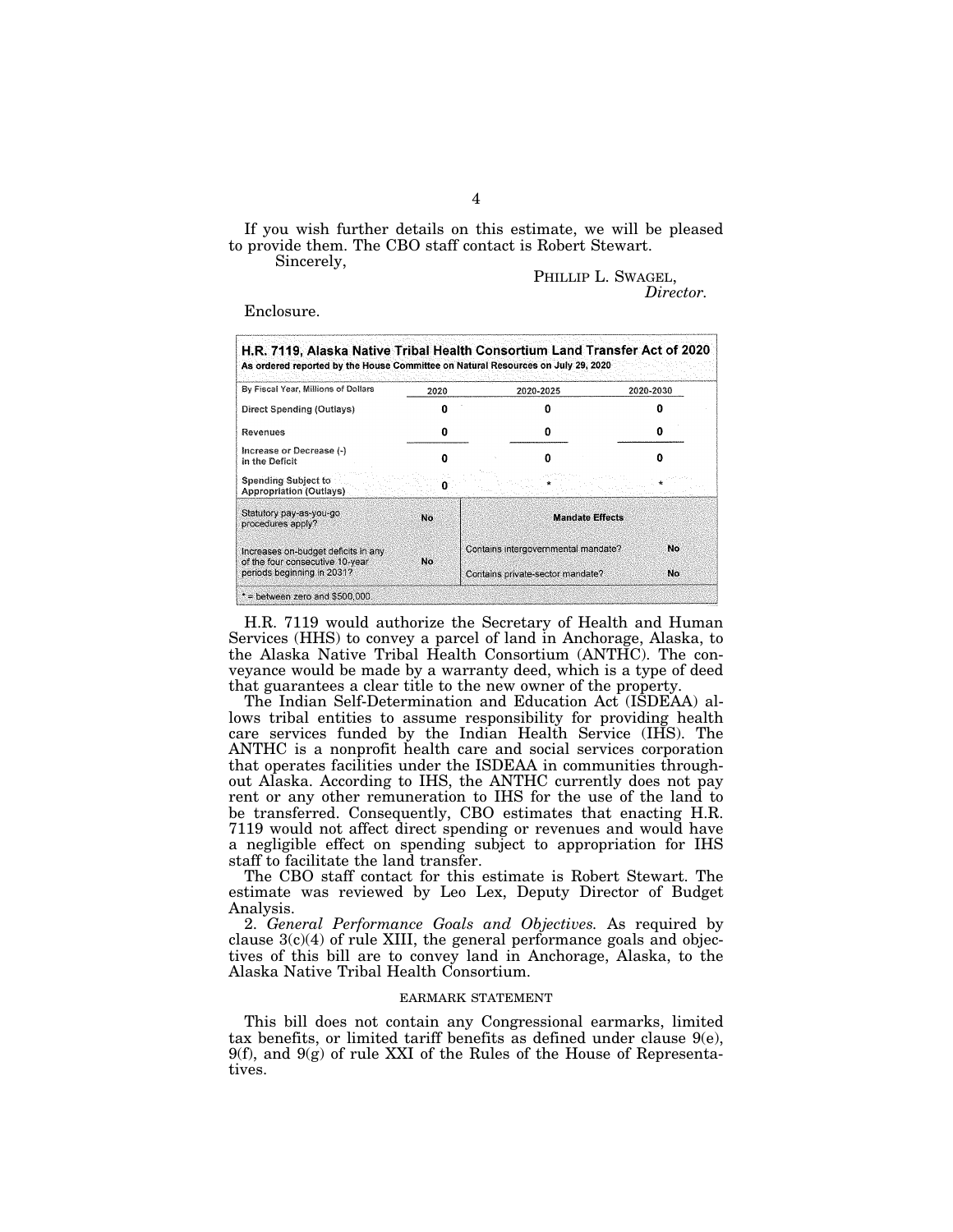# UNFUNDED MANDATES REFORM ACT STATEMENT

# This bill contains no unfunded mandates.

# EXISTING PROGRAMS

This bill does not establish or reauthorize a program of the federal government known to be duplicative of another program.

# APPLICABILITY TO LEGISLATIVE BRANCH

The Committee finds that the legislation does not relate to the terms and conditions of employment or access to public services or accommodations within the meaning of section 102(b)(3) of the Congressional Accountability Act.

# PREEMPTION OF STATE, LOCAL, OR TRIBAL LAW

Any preemptive effect of this bill over state, local, or tribal law is intended to be consistent with the bill's purposes and text and the Supremacy Clause of Article VI of the U.S. Constitution.

# CHANGES IN EXISTING LAW

If enacted, this bill would make no changes to existing law.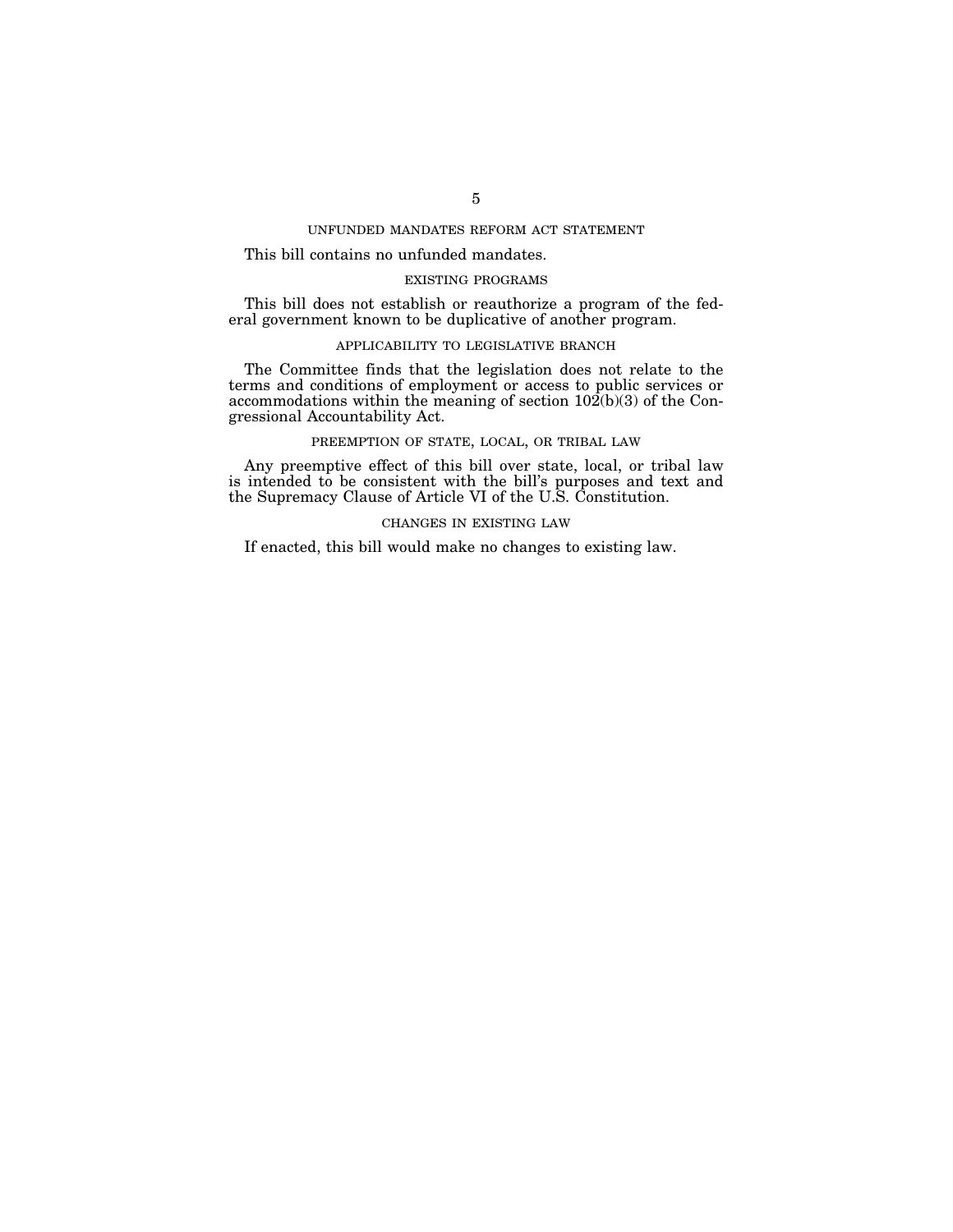RAUL M. GRUALVA OF ARIZONA

**DAVID WATKINS**<br>STAFF (NRECTOR

# COMMITTEE CORRESPONDENCE N.S. House of Representatives Committee on Natural Resources Washington, OC 20515

**ROB BISHOP OF UTAH**<br>RANKING REPUBLICAN

.<br>PARISH BRADEN<br>REPUBLICAN STAFE DIRECTOR

September 1, 2020

The Honorable Frank Pallone Jr. Chair Committee on Energy and Commerce U.S. House of Representatives 2125 Rayburn House Office Building Washington, D.C. 20515

Dear Chair Pallone:

I write to you concerning H.R. 7119, the "Alaska Native Tribal Health Consortium Land Transfer Act of 2020.

I appreciate your willingness to work cooperatively on this legislation. I recognize that the bill contains provisions that fall within the jurisdiction of the Committee on Energy and Commerce. I acknowledge that your Committee will not formally consider H.R. 7119 and agree that the inaction of your Committee with respect to the bill does not waive any future jurisdictional claim over the matters contained in the bill that fall within your Committee's Rule X jurisdiction.

I will ensure that our exchange of letters is included in the Congressional Record during floor consideration of the bill. I appreciate your cooperation regarding this legislation and look forward to working with you as this measure moves through the legislative process.

Sincerely,

Pail N. Hjale

Raúl M. Grijalva Chair House Natural Resources Committee

Ce:

The Honorable Rob Bishop, Ranking Member The Honorable Thomas J. Wickham Jr., Parliamentarian

http://natural/escurces.house.gov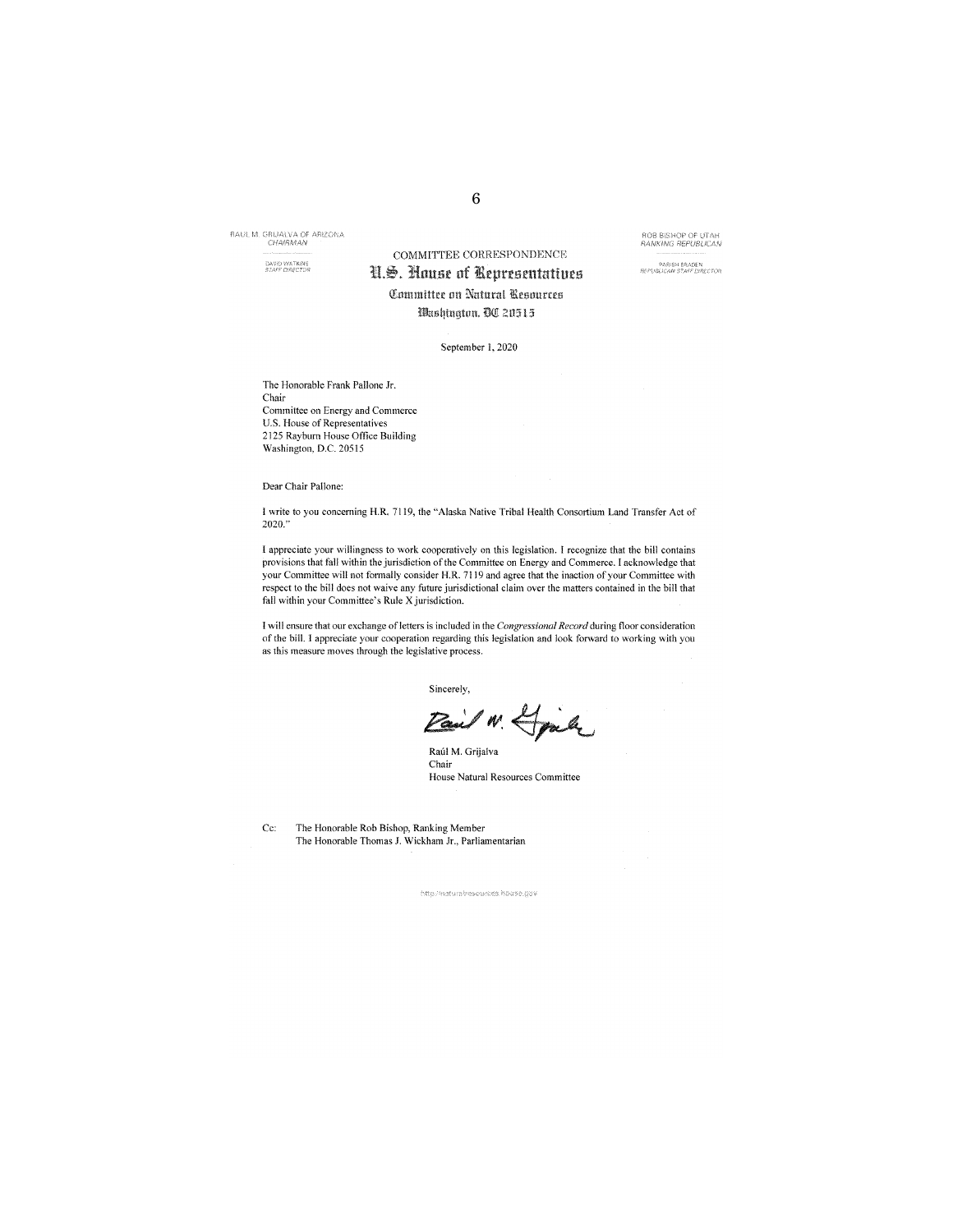FRANK PALLONE, JR., NEW JERSEY

GREG WALDEN, OREGON<br>RANKING MEMBER

ONE HUNDRED SIXTEENTH CONGRESS

# Congress of the United States

# House of Representatives

COMMITTEE ON ENERGY AND COMMERCE 2125 RAYBURN HOUSE OFFICE BUILDING WASHINGTON, DC 20515-6115

Majority (202) 225-2927<br>Minority (202) 225-3641

### December 4, 2020

The Honorable Raúl M. Grijalva Chairman Committee on Natural Resources 1324 Longworth House Office Building Washington, DC 20515

Dear Chairman Grijalva:

I write concerning H.R. 7119, the "Alaska Native Tribal Health Consortium Land Transfer Act of 2020," which was additionally referred to the Committee on Energy and Commerce (Committee).

In recognition of the desire to expedite consideration of H.R.7119, the Committee agrees to waive formal consideration of the bill as to provisions that fall within the Rule X jurisdiction of the Committee. The Committee takes this action with the mutual understanding that we do not waive any jurisdiction over the subject matter contained in this or similar legislation, and that the Committee will be appropriately consulted and involved as this bill or similar legislation moves forward so that we may address any remaining issues within our jurisdiction. I also request that you support my request to name members of the Committee to any conference committee to consider such provisions.

Finally, I would appreciate the inclusion of this letter in the committee report on H.R. 7119 and into the Congressional Record during floor consideration of the measure.

Sincerely,

Frank Pallow.fr

Frank Pallone, Jr. Chairman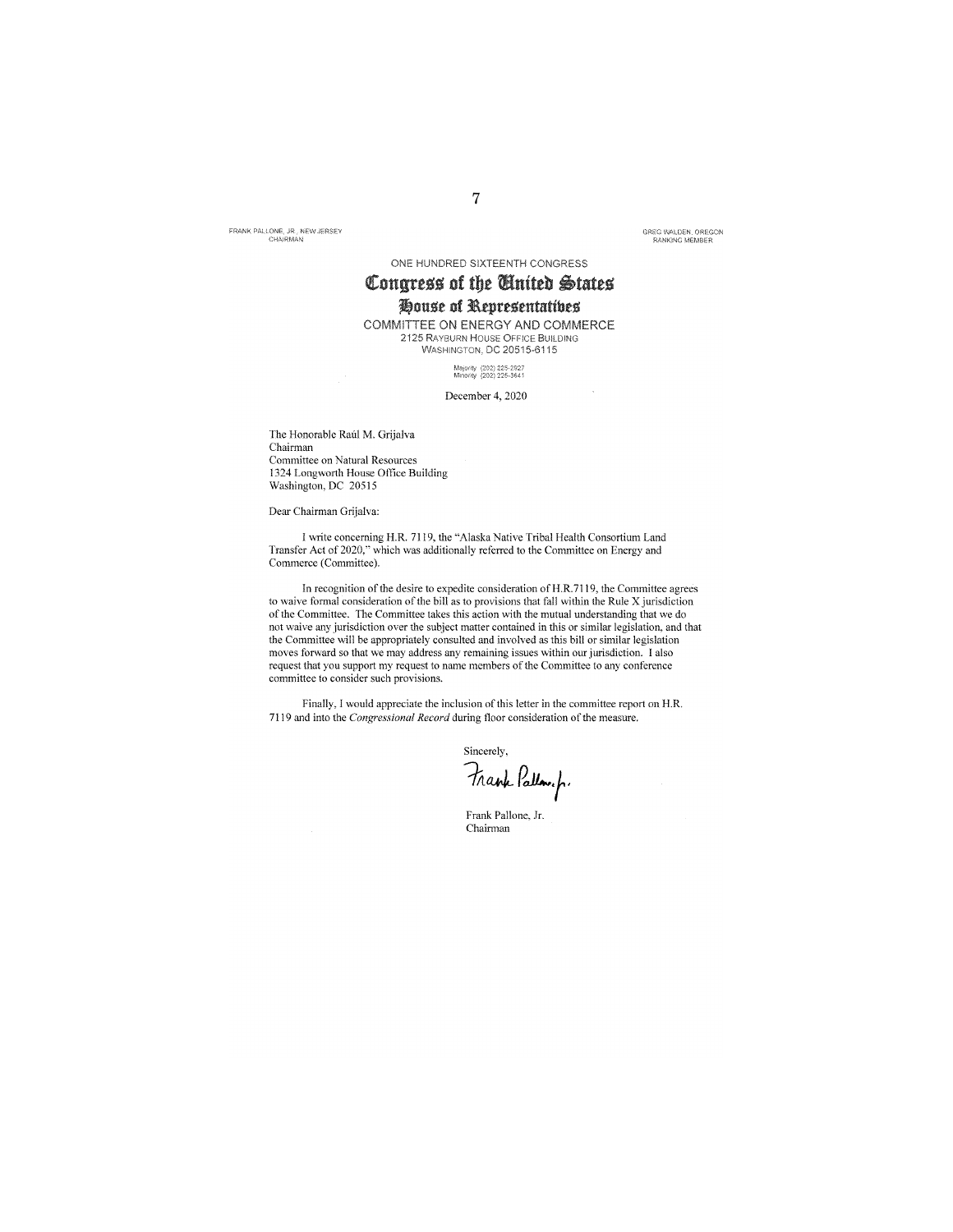The Honorable Raúl M. Grijalva<br>September 15, 2020<br>Page 2

The Honorable Nancy Pelosi, Speaker<br>The Honorable Steny Hoyer, Majority Leader<br>The Honorable Greg Walden, Ranking Member, Committee on Energy and Commerce<br>The Honorable Rob Bishop, Ranking Member, Committee on Natural Reso  $cc:$ 

8